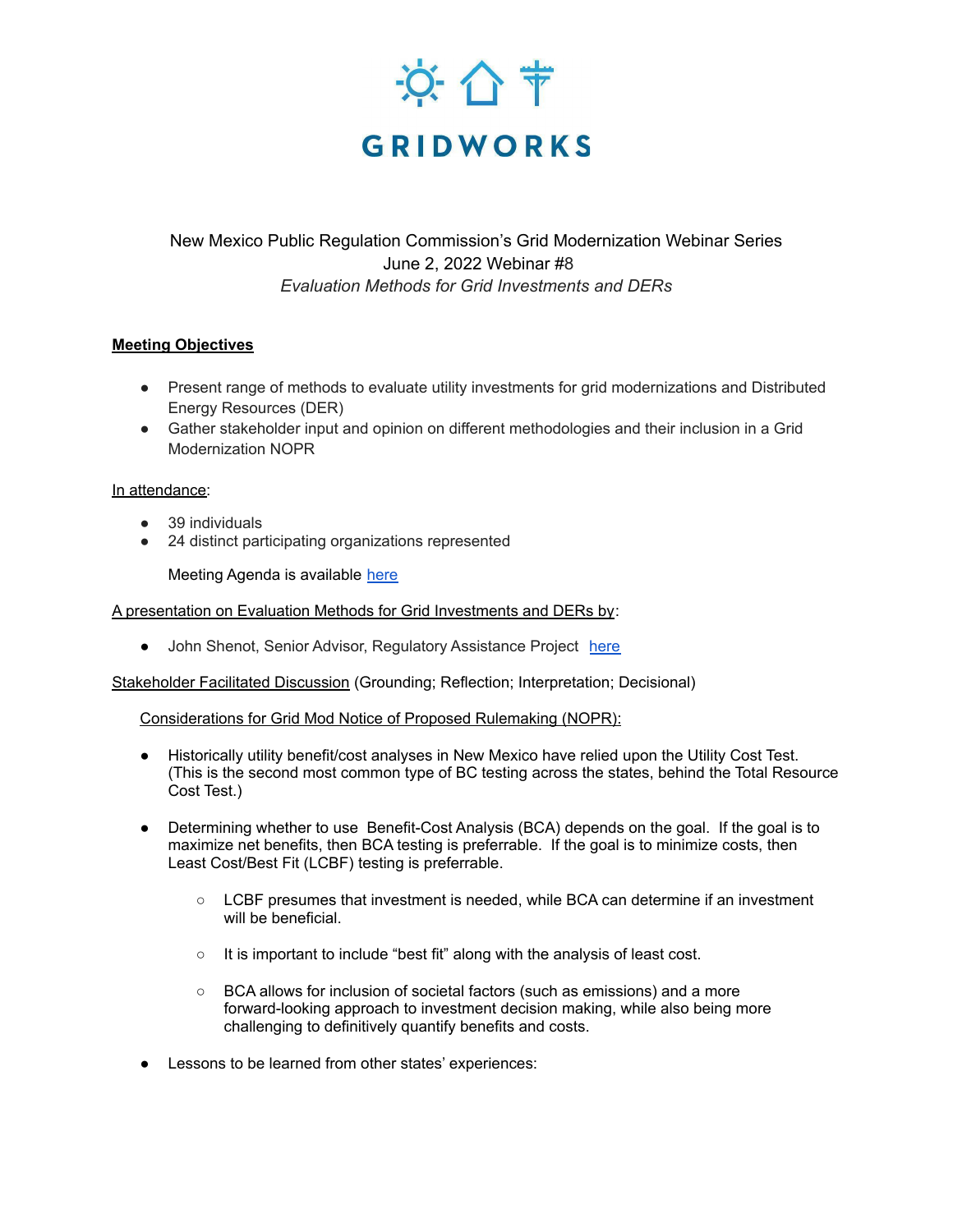

- When using BCA, strive to capture all relevant costs and benefits. Preliminary engagement (utility, regulators and possibly others) may be necessary to identify the costs and benefits to be included in BCA's included in utility filings.
- Isolating certain (less quantifiable) costs and benefits in analyses, and presenting results with and without, can be helpful to regulatory review and decision making.
	- Isolating more speculative benefits can determine criticality of the need to include such in order to achieve cost-effectiveness
- Consider applying the same test across all programs reviewed by the regulatory, for a consistent understanding of costs and benefits. This also applies to consistency regarding inputs and assumptions used in the analyses.
	- Note: it is not always feasible to use the same test across various proposed investments/expenses. If it is not a decision of "should the investment be made," but rather minimizing the cost, then LCBF is preferred. Alternatively, if the investments are discretionary, yet, will yield benefits (to system, customer or other), then BCA is preferred.
- Consider applying tests to program components (when able to be isolated) as well as in aggregate.
- Consider the role of the applicant and other parties in conducting and presenting benefit cost analyses in proceedings. (Is it the applicant's sole responsibility? Should intervening parties/stakeholders be able to access input data and conduct independent analyses?)
- Consider the use of scenarios and sensitivities within cost-benefit analyses. Scenarios can represent the inclusion of various cost tests, each representing cost/benefit from different perspectives (ratepayer; participant; utility; society). Sensitivities can isolate a particular variable and analyze the impact of inclusion, exclusion and modification of that variable on cost-effectiveness.
- Applying cost-effectiveness testing to non-wires alternatives (NWAs) can be particularly challenging, particularly when comparing NWAs to capital investments. One possible approach is to develop and incorporate NWA screening criteria into utility (grid mod and distribution system) planning processes. Such criteria would: identify system needs suitable for considering an NWA solution; establish performance criteria applicable to NWAs; and assess NWA options prior to proceeding with traditional (asset-based) solutions.
- Make use of recognized and accessible resources, such as those linked below. They reflect the rigor of being reviewed (tested/validated):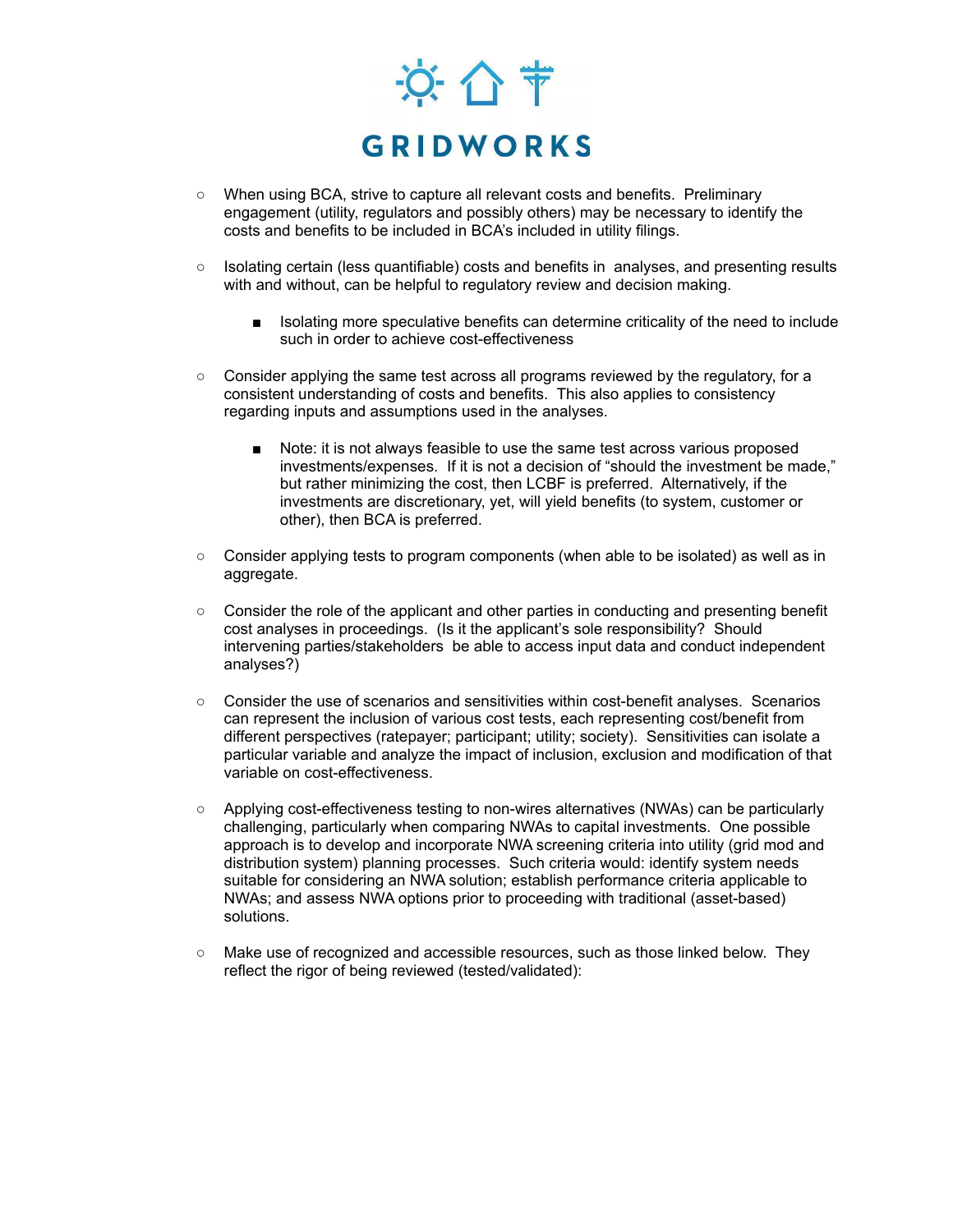

- The National Standard Practice Manual (NSPM)
	- [https://www.nationalenergyscreeningproject.org/national-standard-practic](https://www.nationalenergyscreeningproject.org/national-standard-practice-manual/) [e-manualI](https://www.nationalenergyscreeningproject.org/national-standard-practice-manual/)n particular, note the guidance regarding creation of a jurisdiction-specific test. Consider developing a NM-specific test, via stakeholder engagement, including the identification of costs and benefits to be included/excluded.
- U.S. Department of Energy, Modern Distribution Grid: Strategy and Implementation Planning Guidebook (Volume IV)
	- [https://gridarchitecture.pnnl.gov/media/Modern-Distribution-Grid\\_Volume](https://gridarchitecture.pnnl.gov/media/Modern-Distribution-Grid_Volume_IV_v1_0_draft.pdf) [\\_IV\\_v1\\_0\\_draft.pdf](https://gridarchitecture.pnnl.gov/media/Modern-Distribution-Grid_Volume_IV_v1_0_draft.pdf)

#### Regarding PRC regulatory and utility planning processes (and also potentially addressed in the NOPR):

- When proposed grid mod investments have utilization (and thus system benefits) beyond the primary purpose (such as communications infrastructure associated with distribution system management, yet, also supporting other current and future functions and services), it can be challenging to determine precisely what portion of the investment to include in the grid mod cost-effectiveness calculation. Some degree of estimation (possibly via sensitivity analyses) may be necessary.
- BCA, when applied to grid investments, and utilizing modeling estimates (such as the cost of avoided fuel purchases) may be presented in a range of estimated costs and benefits, rather than one number. Alternatively, the analysis can identify the input value (such as fuel cost) at which cost-effectiveness is break-even
- The MI PSC has been exploring the pros and cons of using various cost-effectiveness tests, as part of its ongoing "MI Power Plan" effort. Information on presentations, reports and actions taken is available at: [https://www.michigan.gov/mpsc/commission/workgroups/mi-power-grid/phase-i-electric-distributio](https://www.michigan.gov/mpsc/commission/workgroups/mi-power-grid/phase-i-electric-distribution-planning) [n-planning](https://www.michigan.gov/mpsc/commission/workgroups/mi-power-grid/phase-i-electric-distribution-planning)

## **Other Process Input**

- Like with many parts of grid modernization, determining the appropriate approach to use requires identifying the objective(s), policy and otherwise. In this instance, the appropriate cost-effectiveness test(s) to use needs to reflect the objective(s).
	- o For example, if the proposed investments are desirable, yet optional, then BCA is likely more appropriate. Similarly, if the proposed investments are mandatory (such as statutorily directed) or system-critical (for grid safety, security, resiliency and the like), then a LCBF is likely more appropriate.
	- o Also, consider using both BCA and LCBF for comparison.